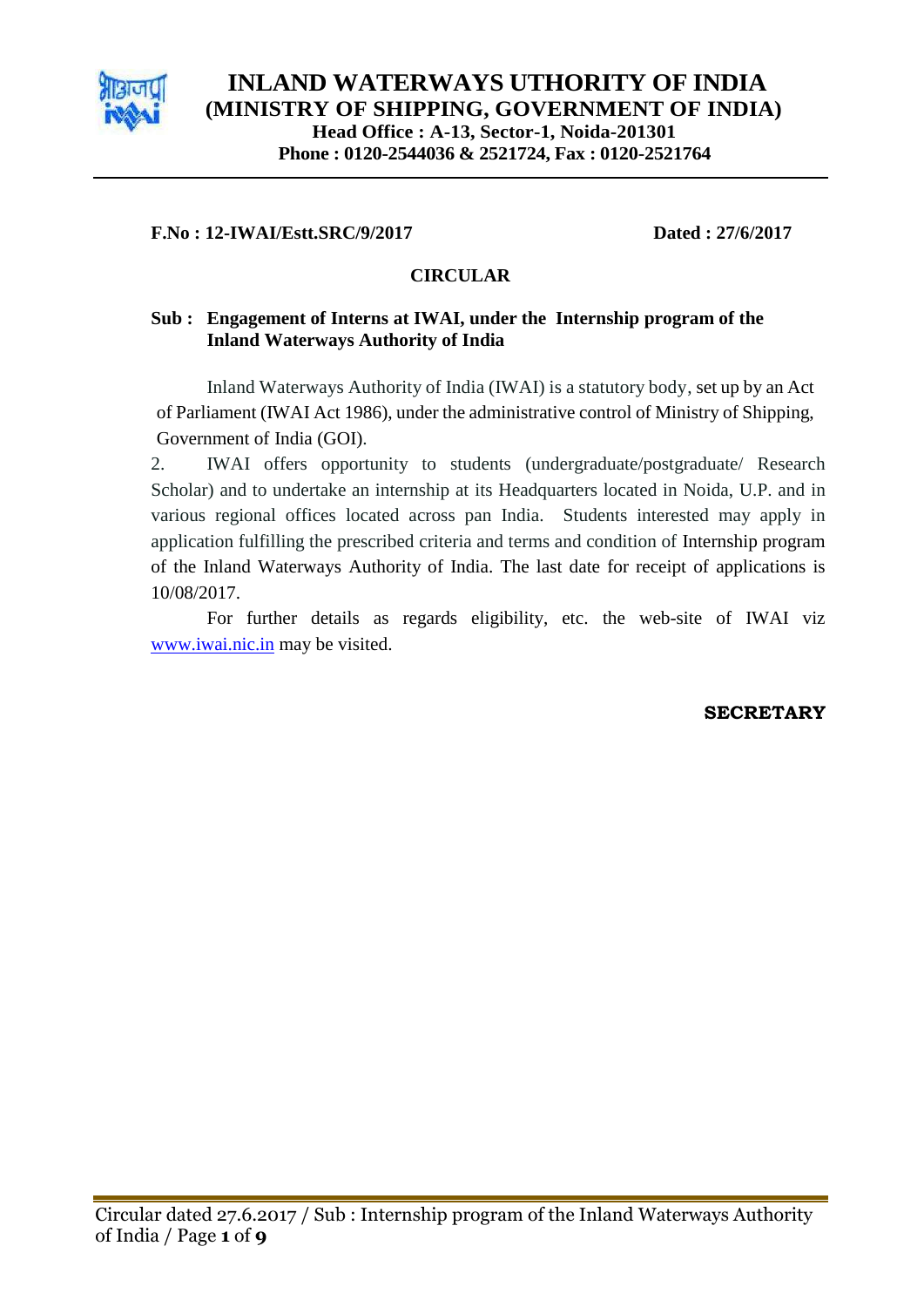

## **F.No : 12-IWAI/Estt.SRC/9/2017 Dated : 27/6/2017**

# **NOTIFICATION**

#### **Sub : Internship program of the Inland Waterways Authority of India :**

Inland Waterways Authority of India (IWAI) is a statutory body under the Ministry of Shipping, Govt. of India. IWAI was set up in 1986 with a mandate to develop and regulate the inland waterways for the purposes of shipping and navigation. IWAI is primarily responsible for development, maintenance and regulation of Inland Water Transport (IWT) in the country and specifically National Waterways (NW). In April, 2016, the Government of India has declared 106 new National Waterways in addition to the existing five National Waterway.

2) IWAI offers opportunity to students and to undertake an internship at its Headquarters located in Noida, U.P. and various regional offices located across pan India. For details please refer to the website [www.iwai.nic.in](http://www.iwai.nic.in/)

- 3) The Internship Programme provides an opportunity to college/university students in the areas of Engineering, Transportation, Finance, Business Administration, Finance, HR etc. and familiarize them about various facets of Inland Waterway Transportation Sector and application of their skills to the relevant issues in the Sector.
	- 4) The Internship Programme provides an excellent opportunity to interns to familiarize them with the overall process of development of Inland Waterways Sector of India at the macro level. An intern may be required to work at Head Office or Project Office depending upon the requirement.
	- 5) During the Internship Programme IWAI would assign specific areas of work to the intern on the basis of his/her application and selection process followed by IWAI. The particular field could be Marine Engineering, Hydrography, Fairway Development, River Information Systems, Traffic and Cargo handling, Terminal planning and Operations, Vessels Operations, Indo-Bangladesh Protocol Route, Capacity Building, Finance, Administration and HR etc. This will depend upon the requirements received from relevant departments of IWAI every year.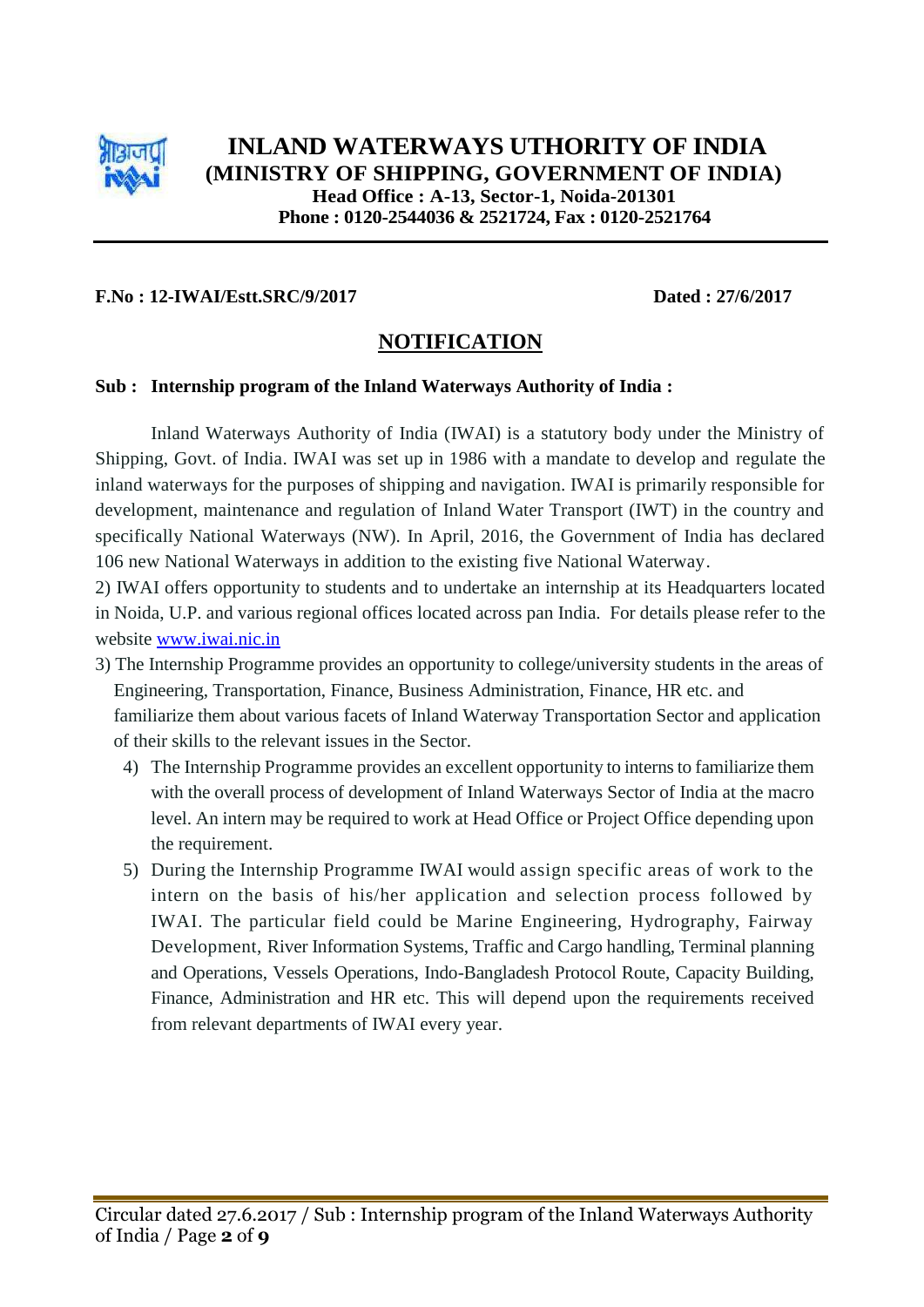**6)** The objective and guidelines/salient features of the Internship Programme of the IWAI are tabulated below:

# **6.1) Name of the Scheme : "The Inland Waterway Authority of India Internship Scheme"**

 **6.2) Purpose :** To provide with Selected Candidates" short term exposure to different verticals/ divisions/ units of IWAI as "Interns".

 **6.3) Objective of the scheme:** The scheme has following stated objectives :

- a) To allow young academic talent to be associated with IWAI work for mutual benefit.
- b) The "Interns" shall have the opportunity to know about IWAI functioning, understand overall process of development of Inland Waterways Sector of India at the macro level, issues faced and contribute towards inputs, analysis, report writing, proposal preparation work.

# **6.4) Internship**

**A)** Internship shall be available throughout the year based on requirement of IWAI

**B) Eligibility** : Candidates pursuing/completed Graduate/ Post Graduate Courses from Universities/Institutions of National and International repute are eligible to apply for the internship provided:

a) For Graduate students, they should have obtained at least 80% marks in 12th examination.

b) For Post-Graduation students, they should have obtained 60% in the graduation degree;

c) For research Scholars, they should have obtained at least 60% in Post-Graduation; and

**C) Duration**: Duration of internship will be for a minimum period of 6 months and maximum period of 12 month at different points of time during the year. Interns not completing the requisite period will not be issued any certificate.

**D) Termination:** The internship may be terminated by IWAI by giving one month notice in case the performance of the candidate is not up to the mark. The candidate may discontinue internship by giving one month notice.

**E) Extension:** Internship may be extended beyond the initial period for maximum of 6 months with approval of Chairperson on the recommendation of concerned Director. The extension of the internship should be at the sole discretion of IWAI.

**F) Experience Certificate:** Certificates will be issued to the interns on satisfactory completion of their internship and on submission of their Report/paper and its evaluation by the Director /Director In charge level officers in their concerned Division. A certificate regarding successful completion of Internship shall be issued by IWAI in the enclosed format at Annexure-B.

**G) Logistic Support:** Interns will be required to have their own laptops. IWAI will provide them with working space. No accommodation will be provided to interns. In case the intern is required to travel for the work assigned, he/she will be reimbursed for the travelling cost as per the entitlement of Technical Assistant at IWAI.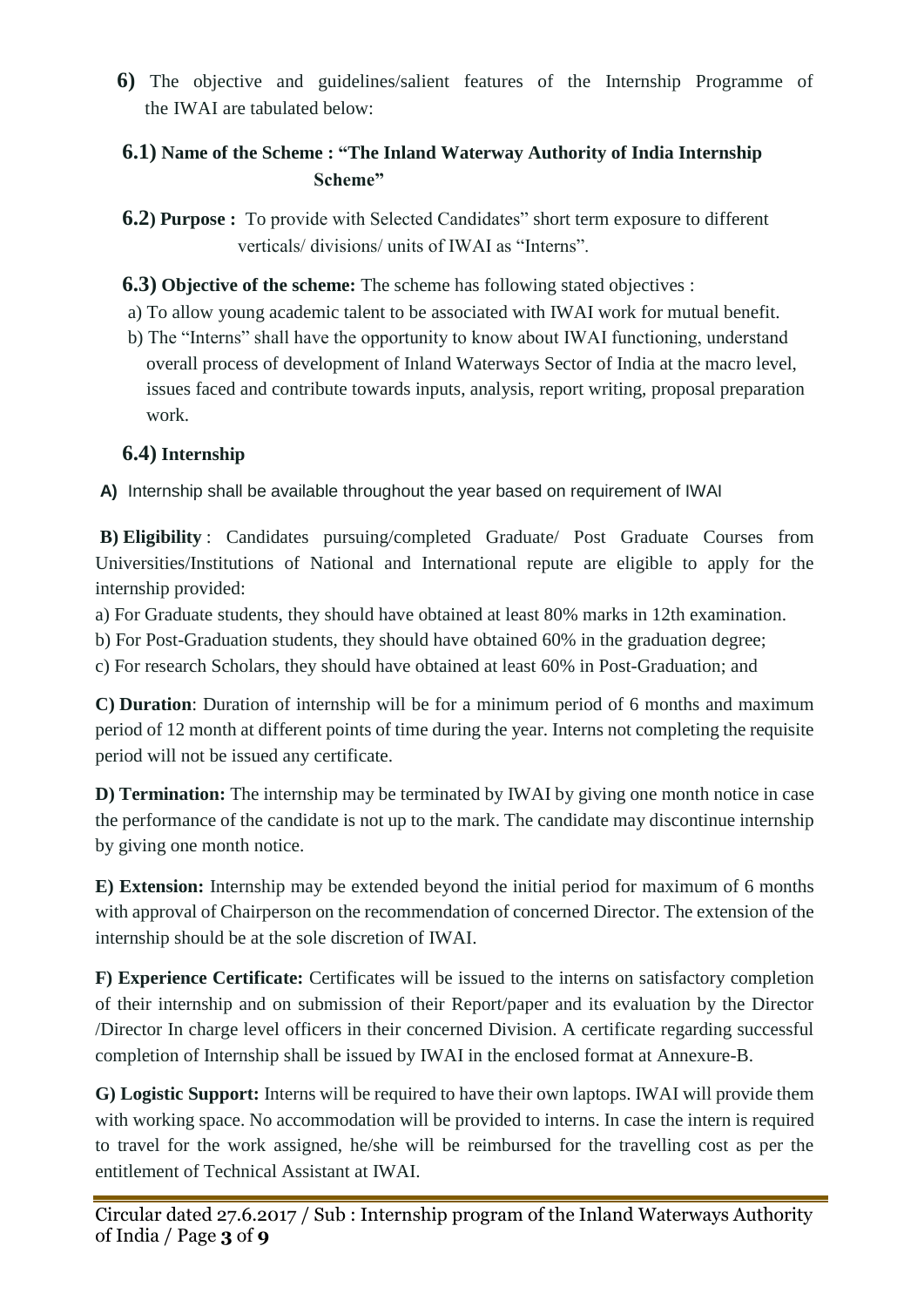**H) Remuneration:** Remuneration @ Rs. 10,000/- for Undergraduate and Rs.20,000/- for Post Graduate/ Research Scholar per month will be payable on satisfactory completion of their internships. Last month remuneration shall be provided on submission of their Report/paper.

**I) Declaration of Secrecy**: Interns are required to furnish to the Authority a declaration of secrecy before reporting for the internship.

**J) Placement:** The interns would be attached with one Director/Deputy Director level officer in the concerned Division of the Authority.

**K) Submission of papers:** The interns will be required to present to the concerned Head of Division a Report/Paper on the allotted subject at the end of the internship. Simultaneously they will also be required to give to the concerned HoD their mandatory feedback on their experience of the Programme, monitoring and supervision by the officer concerned.

# **7) Procedure for application**

The interested and eligible students are to send their applications, along with their CVs in the enclosed prescribed format (Annexure-A) to Secretary, Inland Waterway Authority of India, A-13, Sector-1, Noida-201301 or may apply online on the website of IWAI, [http://iwai.nic.in](http://iwai.nic.in/) Applicants must also clearly indicate the area of interest. In order to allocate the selected applications, as per their interests, to various Division, it is suggested that the applicants should go through the website of IWAI viz., [http://iwai.nic.in](http://iwai.nic.in/) and apply in the prescribed

format indicating in their application the name of Division and areas of their interest, in order of preference, on which they would like to work upon during their internship.

At the time of joining on selection, applicants shall be required to produce a letter from their Head of Department/ Principal, indicating their status in the institution and "No Objection" for allowing their students to undergo Internship programme for the period for which he or she is selected.

# **8) Procedure for Selection and Other Modalities of the Scheme.**

All the applications received will processed by the training cell at IWAI as per the procedure and the selected candidate will be informed to join the programme at designated location.

All the applications will be scrutinized by the Selection Committee. The actual offers will be sent to the selected interns subject to availability of slots, consent of the concerned Division and approval of the Selection Committee. The Authority shall accommodate interns as per the requirement which may vary from time to time.

Depending upon the number of application received against a particular domain/area, IWAI reserves the right to fix the selection criteria, limit the number of applicants to be called for particular period and to decide about the mode of screening.

# **9) The maximum number of interns during the year to be trained at IWAI are as under:**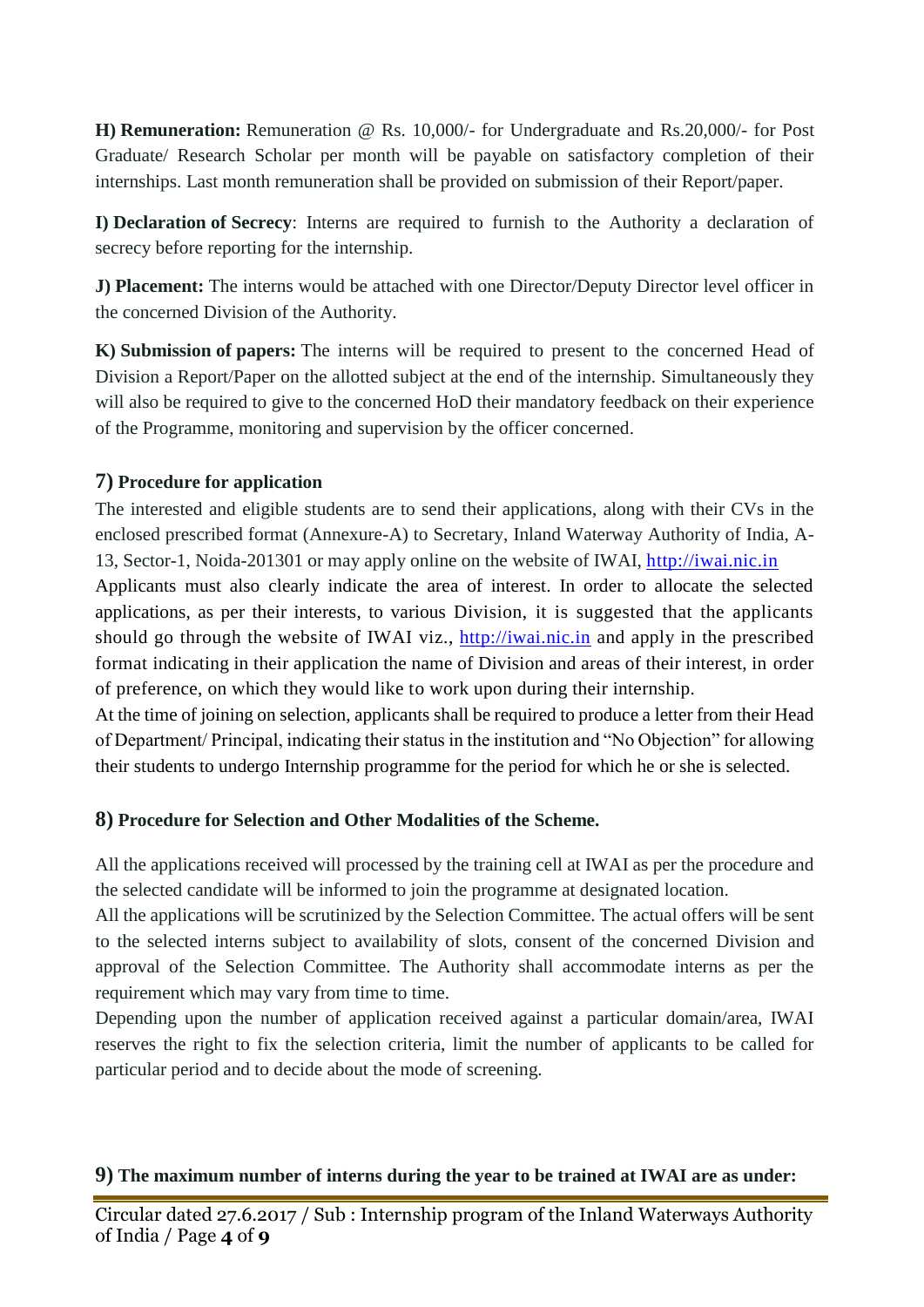- a) Undergraduate-10 (Ten)
- b) Post Graduate/ Research Scholar-15 (Fifteen) The attendance record and details of the work supervision shall be maintained by the Head of Verticals/Units/Divisions.

 The concerned Head of Verticals/Units/Divisions shall be personally responsible for ensuring the work mutually agreed with Intern is satisfactorily completed.

# **10) The policy/programme may be modified as per the requirement of IWAI with the approval of competent authority (i.e. Chairperson)**

# **11) Internship is neither a job nor any assurance for job in IWAI.**

**12**) This bears the approval of the competent authority

**Secretary, IWAI**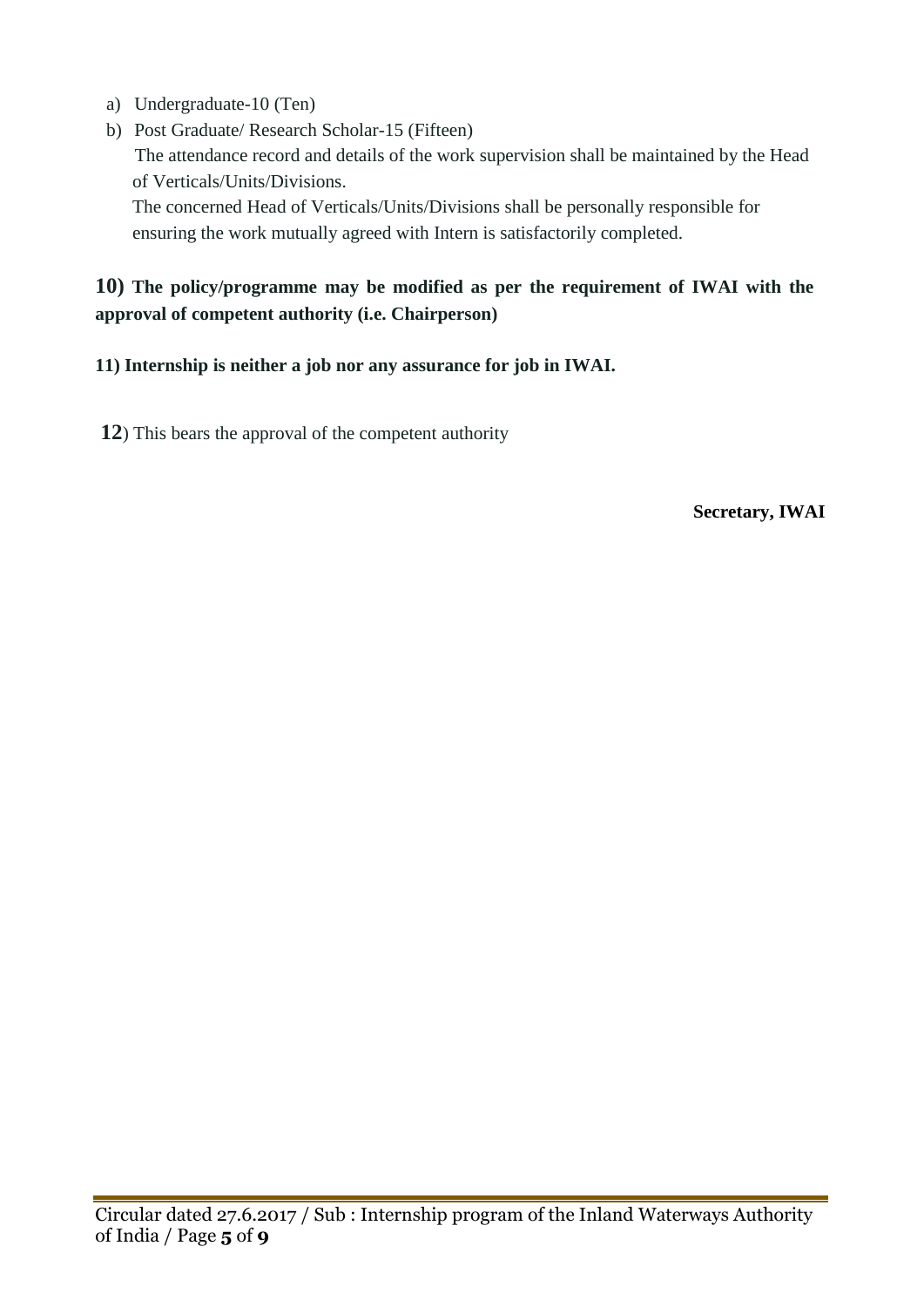## **APPLICATION FORM FOR THE INTERNSHIP PROGRAMME OF THE INLAND WATERWAY AUTHORITY OF INDIA 2017-18**

#### **Name, full address and telephone no of the sponsoring institution: (if any)**

Latest Passport Size Photograph of the applicant

## **BIO-DATA OF THE APPLICANT**

- **1. Full Name (Mrs. / Ms. / Mr.):**
- **2. Father's name :**
- **3. Mother's name :**
- **4. Date of Birth**
- **5. Full Postal Address for communication (including Telephone, Mobile and E-mail address)**

**6. Place of Birth :**

Circular dated 27.6.2017 / Sub : Internship program of the Inland Waterways Authority of India / Page **6** of 9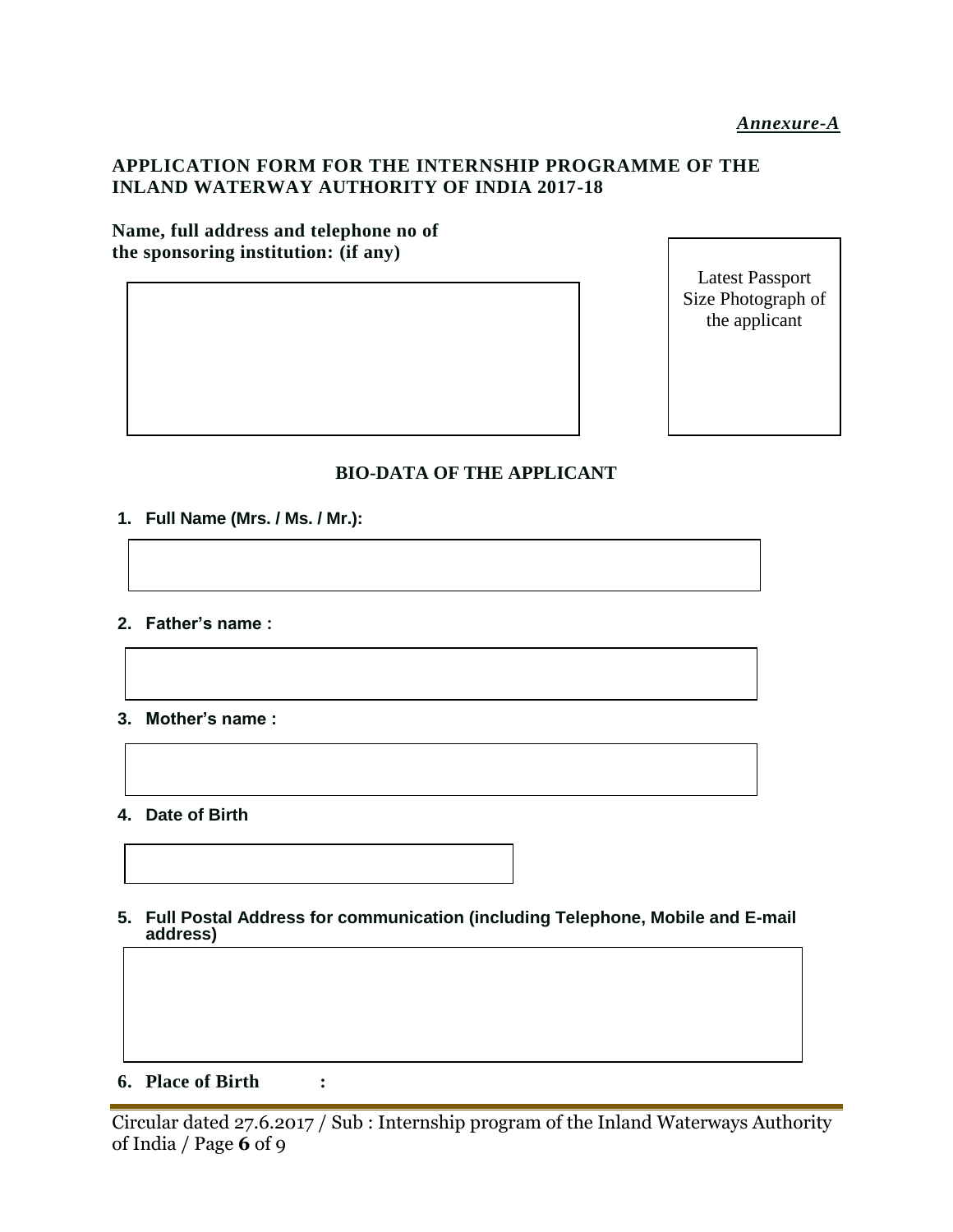- **7. Aadhar No :**
- **8. Contact No : 1.**

 $\sim$  2.

### **9. Educational Qualifications:**

| Exam | University /<br>Institute | Year of<br>Passing | % of Marks | Subject |
|------|---------------------------|--------------------|------------|---------|
|      |                           |                    |            |         |
|      |                           |                    |            |         |
|      |                           |                    |            |         |
|      |                           |                    |            |         |

# **10. Additional Qualification (professional, if any) :**

### **11. Subject of Specialization / Interest:**

## **12. Projects Undertaken (Pl. provide brief description) :**

#### **13. (For Research Students only)**

 $\sqrt{2}$  $\vert$  Brief description of the subject / purpose of the current research.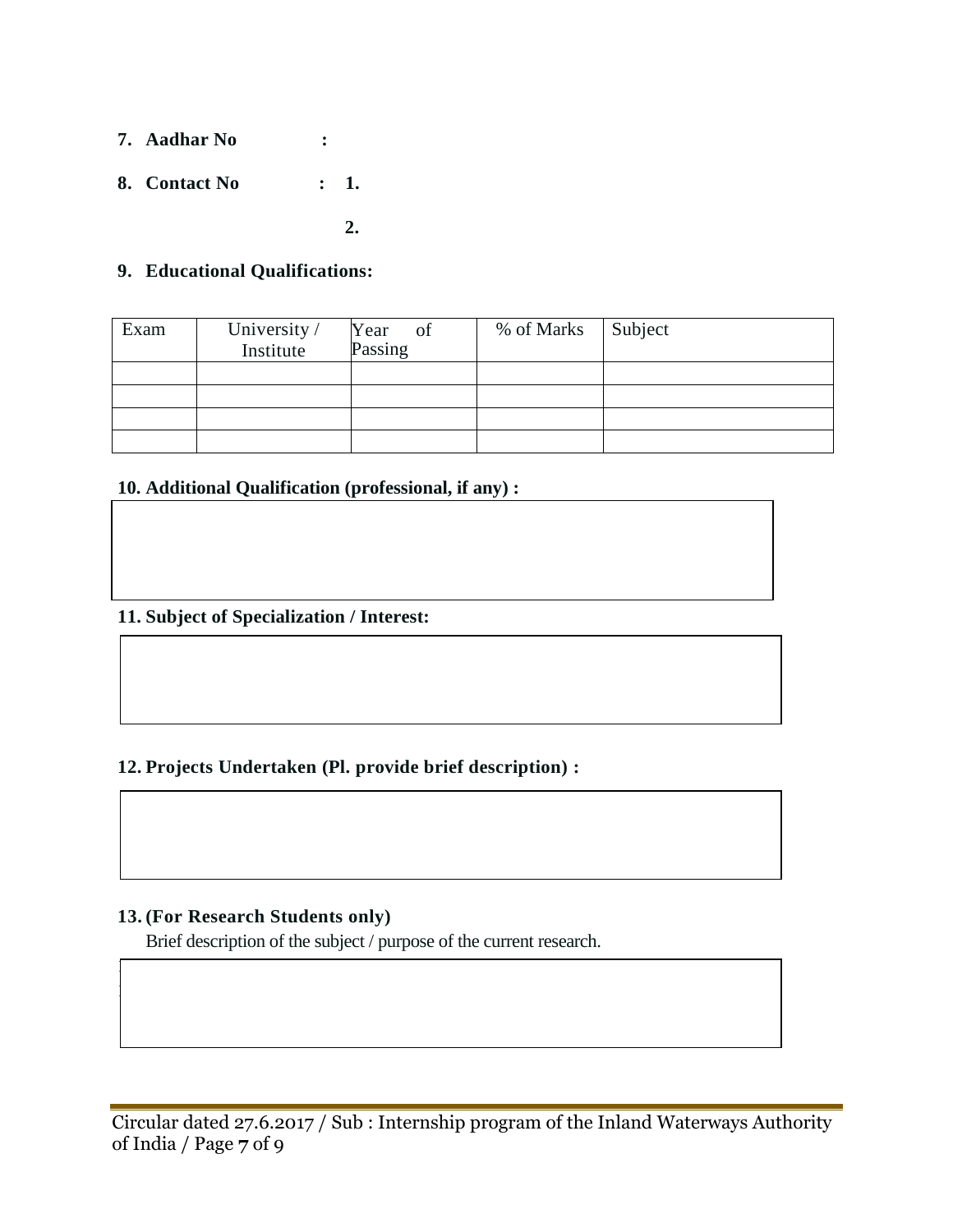**14. Project / Area of Preferences:** (Please note that it may not always be possible to allocate project /Area of choice)

# **15. Place of choice : 1st preference :**

**2 nd preference :**

**3 rd preference :** 

**16. Period for which internship is required; 1 for 6 month , 2 for 12 month :** 

**17. Names of two References from the present Institute or the Institute(s) last attended:**

1.

2.

**18. Why do you want to join this internship (in brief not exceeding 100 words)**

**19.** I certify that above information furnished by me is true to the best of my knowledge and belief.

| Place:                                                                                  | Signature : |
|-----------------------------------------------------------------------------------------|-------------|
| Date :                                                                                  | Name        |
| 0. Authentication of particulars furnished above by the Institute / University (current |             |

**20. Authentication of particulars furnished above by the Institute / University (current or last attended)**

This is to certify that the information furnished by Mrs. / Ms. / Mr. \_\_\_\_\_\_\_\_\_\_\_ in the

form of application above is correct to the best of our knowledge. **Recommendations, if any**

**(Signature & Seal of Authorised Official)**

Circular dated 27.6.2017 / Sub : Internship program of the Inland Waterways Authority of India / Page **8** of 9